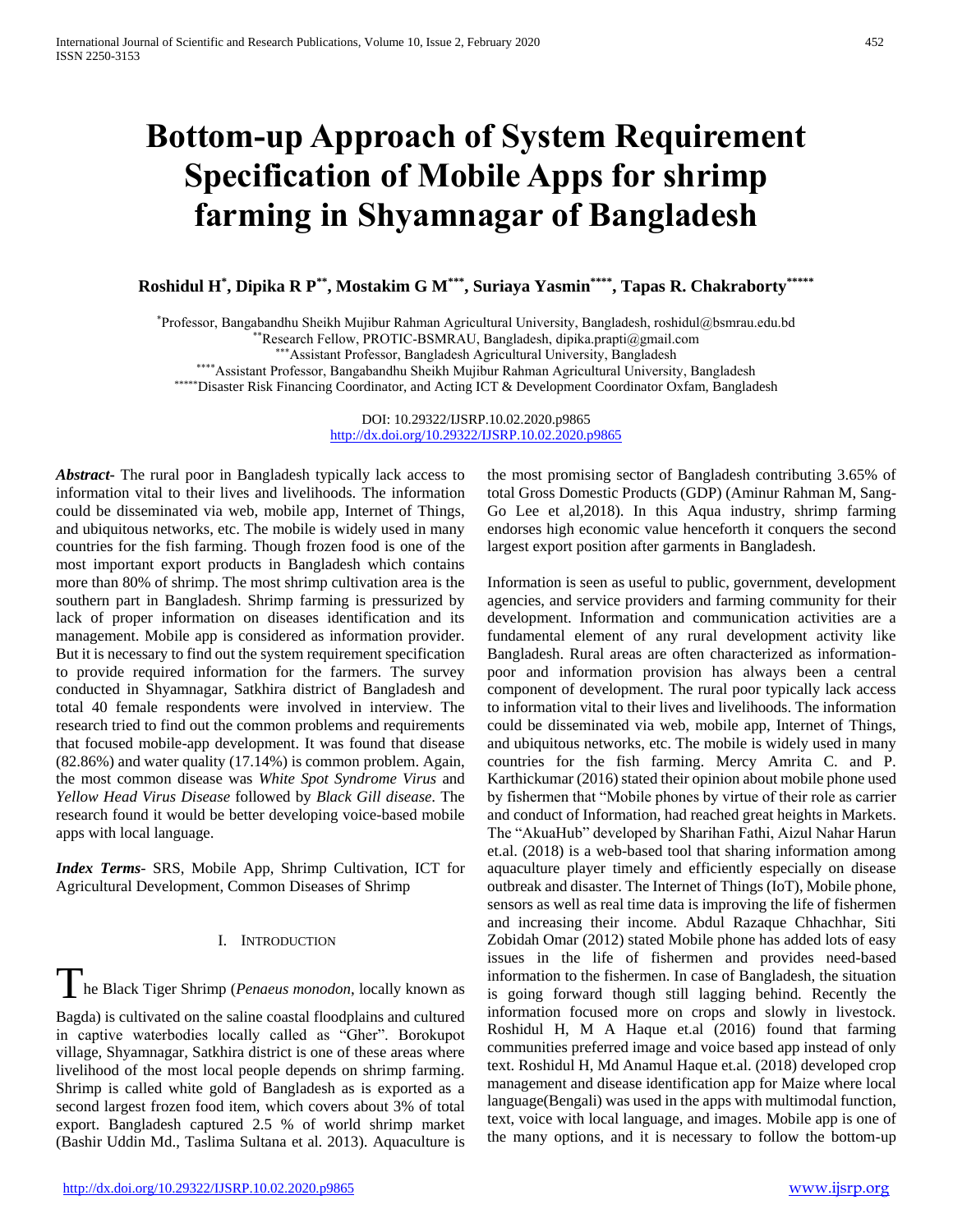approach for making the apps sustainable. This is why it is very essential to find out the System Requirement Specification (SRS), a structured collection of information that embodies the requirements of a system, can help taking Mobile app initiatives in case of required decision and reducing the vacuum in information. Focusing on the right point this paper aims to develop a mobile app based on the farmer's requirement in local language and accent in recorded voice.

## II. RESEARCH METHODOLOGY

The research was conducted from July 2018 and ends on December 2019 in Satkhira district in Bangladesh.

## *A. Data Collection*

The primary data was collected by field survey, focus group discussion (FGD) specially using structured questionnaire of respondents. The FGD was conducted with respondents, Shrimp traders. The Shrimp traders were selected for face to face questionnaire interviews using random sampling method. Interviews were conducted in the village with 40 female farmers. The researchers used both qualitative and quantitative research methods to collect data. The qualitative research methods were focus group interviews and semi-structured interviews with key respondents, and the quantitative research methods were surveys via structured questionnaires. Five different sets of questionnaires were designed and used for the research.

Questionnaire A: Primary information of Principle Respondent

Questionnaire B: Demographic of Economic Information

Questionnaire D: Community Interaction

Questionnaire E: Questionnaire related to Shrimp diseases

Questionnaire F: Questionnaire related to shrimp farming management

# *B. Data Analysis*

The primary data was rechecked and enter into SPSS. The SPSS were used to analyze the data. Mainly the descriptive statistics and frequencies were considered for analysis. The compare, count and results of analysis were presented in the form of chart and bar diagram.

#### III. RESULT AND DISCUSSION

The research was focused to find out system requirement specification for developing mobile apps for the shrimp farming communities. During the research period, respondents were targeted those were directly involved in shrimp farming. The respondents were in different age group and all respondents were female farmers. It was urged to follow the bottom-up approach to develop mobile app so that end-users could adopt and sustain the research outcomes longer. The survey and FGD was conducted to find out common problems and how the farmers cultivating Shrimp as well as what problem they are facing during cultivation and how they can mitigate those issues.

## *B. The Objective of This Research Was:*

- To find out the common diseases persist in shrimp farming and traditional methods and mitigation.
- To assess and find out the solution for identified problems
- To finalize the system requirement specification (SRS) for developing mobile app.

During the research it was found the culture practice, expenditure, yield, profit, problems, management practices of the shrimp farmers and Information & Communication Technologies used in their day life. Most of the respondents were between 20 years to 30 years age group (89%), no respondents were found more than 50 years old. There were 6% of 30-40 years age group respondents and 3% of 40-50 years age group as well as 3% of less than 20 years age group.

Most of the respondents completed Higher Secondary Certificate (HSC) and none of them were found illiterate, 37% of total had education level of Secondary School Certification (SCC) -HSC, 31% were in between Primary-SSC, 23% have education above HSC. Moreover, 9% of them could read and write in Bengali (shown in Figure 1)



Figure 1: Education Level of the respondents

The research found, the most popular aquaculture system was Integrated Culture System (66%) where several seasonal crops, vegetables are cultivated on the embankment of shrimp gher. Besides, polyculture with different white fish species like Rui, Tilapia and other shrimp species like Harina, Crab fattening found another common practice (26%) in that area. In fig. 2 represented the farm size of shrimp farming in the study area based on the responses of the respondents. It was found that 26% of the respondents cultivated Shrimp in less than 0.5 acre of land, 26% of respondents were having land from 0.5 to 1 acre. The highest no of respondents was 31% cultivated shrimp in 1-3 acre of land. The rest 17% were getting shrimp production from more than 3 acre of gher.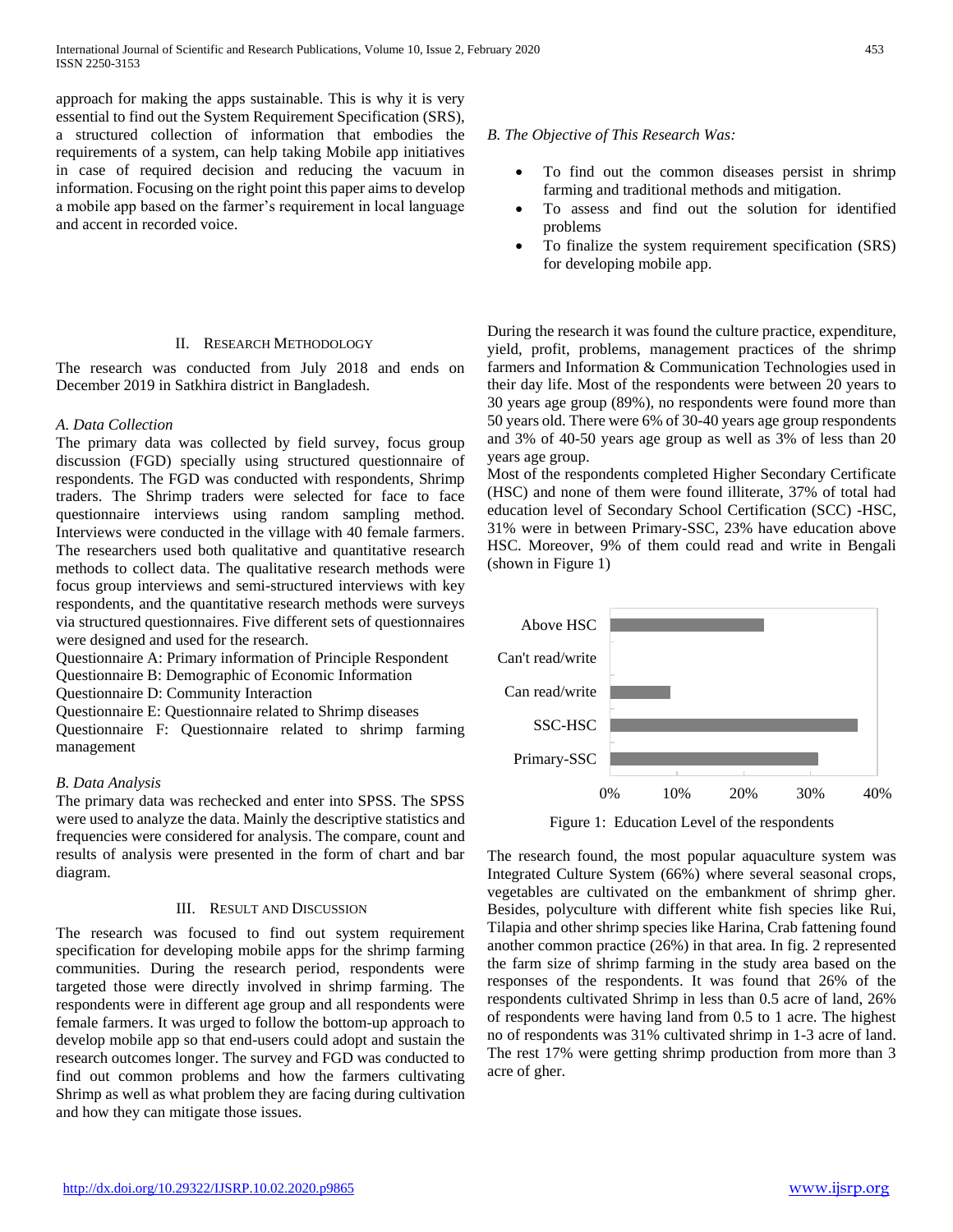

Figure 2: Land size of the respondents cultivating shrimp

The research was trying to find out the usability and adoptability of information and communication technologies, specially smartphone. It was found very positive response from the study. All the respondents were having smartphone and highest no of respondents (60%) used their smartphone for getting information online and using online and offline mobile apps. The next responses were social media (34.29%) while 5.71% of them used smartphone in reading newspaper. The Figure 3 depicted the assistance received when farmers were having any farming related problem, 57.50% directly call to Winmiyaki, an NGO call center by PROTIC-Oxfam in Bangladesh. Many of them (25%) tried to solve the existing problem themselves, 15% among them consulted with Upazila Fisheries Officer (UFO) and only 2.50% were getting assistance from the neighbor.



Figure 3: Respondents were getting assistance from different sources

In fig. 4. shown the stocking density and it was varied according to the gher size. Total of 15% of total stock less than 1000 shrimp post larvae, the other 18% of them stock more than 6 thousand. The fig.4. was also showing 21% of the respondents kept in ponds 2000-4000 while 4000-6000 shrimp post larvae are stocked by 21% farmers. But highest no of respondents (26%) maintained 1000-2000 stocking density.



Figure 4: Stocking density of the shrimp

The respondents were asked about five problems usually related to shrimp farming. Remarkably, it was found that the disease (82.86.%) as the most vulnerable problem persist in shrimp farming. The Water Quality management (17.14%) had taken the rest of the space of the existing problems. This was found strong correlation and important feedback for SRS.

Viral disease was very common in shrimp farming regions of Bangladesh represented in Figure 5. The respondents were asked about the most harmful disease they usually find in the gher during the whole farming period. All the respondents claimed that the White Spot Syndrome Virus disease (WSSV) was common disease followed by Yellow Head Disease comprises 55% and Black Gill Disease (25%). Only single respondent replied "no disease occurrence" and it was found after the FGD, the farmer just had started the Shrimp farming.

In Figure 6 Found the existing management practice by the respondents where the small-scale shrimp farmers (80.00%) shown using Lime as a solution in case of Viral and Bacterial diseases. Total of 2.50% were used medicine at first place while 5.00% tried to exchange the water with clean ground water. Only 2.50% used probiotics knowingly or unknowingly with supplemented feed.

100%



Figure 5: Common disease of shrimp farming